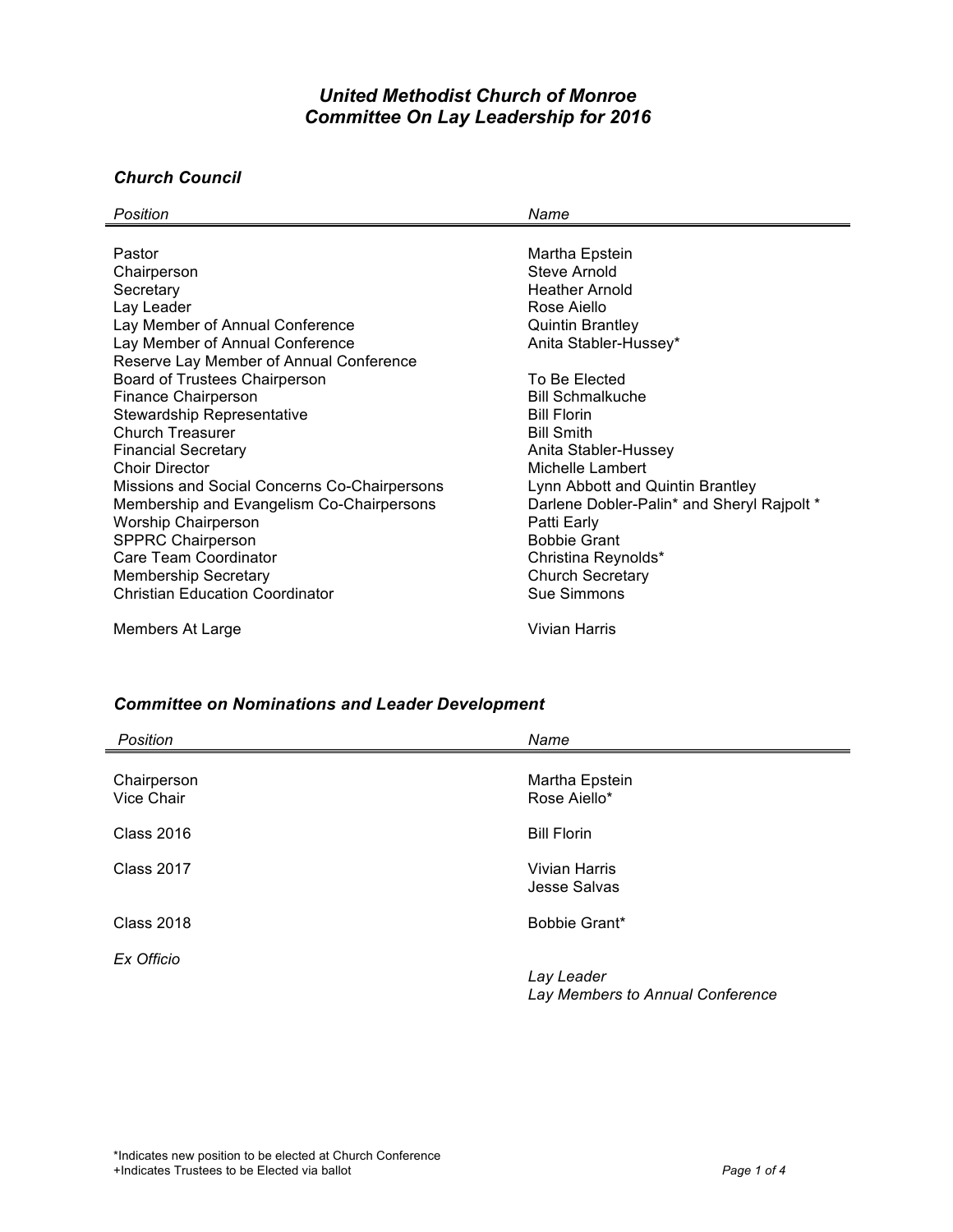## *Worship Committee*

| Position                         | Name                                                                                                                                   |
|----------------------------------|----------------------------------------------------------------------------------------------------------------------------------------|
| Chairperson                      | Patti Early                                                                                                                            |
| Members At Large                 | Janet Morris*<br>Sheryl Rajpolt<br>Dave Rupp<br>Emma Rupp<br><b>Bill Schmalkuche</b>                                                   |
| "God's Geek Squad"<br>Ex Officio | Darlene Dobler-Palin<br>Wayne Epstein<br><b>Choir Director</b><br>Lay Leader<br>Lay Members to Annual Conference<br>Organist<br>Pastor |

#### *Finance Committee*

| Position                                                   | Name                                                                                                                                                |
|------------------------------------------------------------|-----------------------------------------------------------------------------------------------------------------------------------------------------|
| Chairperson                                                | <b>Bill Schmalkuche</b>                                                                                                                             |
| Members At Large                                           | <b>Bobbie Grant</b><br><b>Chad Harris</b>                                                                                                           |
| <b>Stewardship Sub Committee</b><br>Ex Officio             | <b>Bill Florin</b><br>Leigh Gray<br>Lay Leader<br>Lay Members to Annual Conference<br><b>Financial Secretary</b><br>Treasurer<br>Pastor             |
| <b>Membership and Evangelism</b>                           |                                                                                                                                                     |
|                                                            |                                                                                                                                                     |
| Position                                                   | Name                                                                                                                                                |
| Co-Chairpersons                                            | Darlene Dobler-Palin* and Sheryl Rajpolt*                                                                                                           |
| Members At Large                                           | Heather Arnold*<br><b>Tammy Cahill</b><br>Wayne Epstein<br>Lynn Gregory*<br><b>Vivian Harris</b><br>Gail Mas<br>Shannon Rupp<br><b>Alice Salvas</b> |
| Ex Officio                                                 | Vicki Whalen                                                                                                                                        |
| *Indicates new position to be elected at Church Conference | Lay Leader<br>Lay Members to Annual Conference<br>Pastor                                                                                            |

+Indicates Trustees to be Elected via ballot *Page 2 of 4*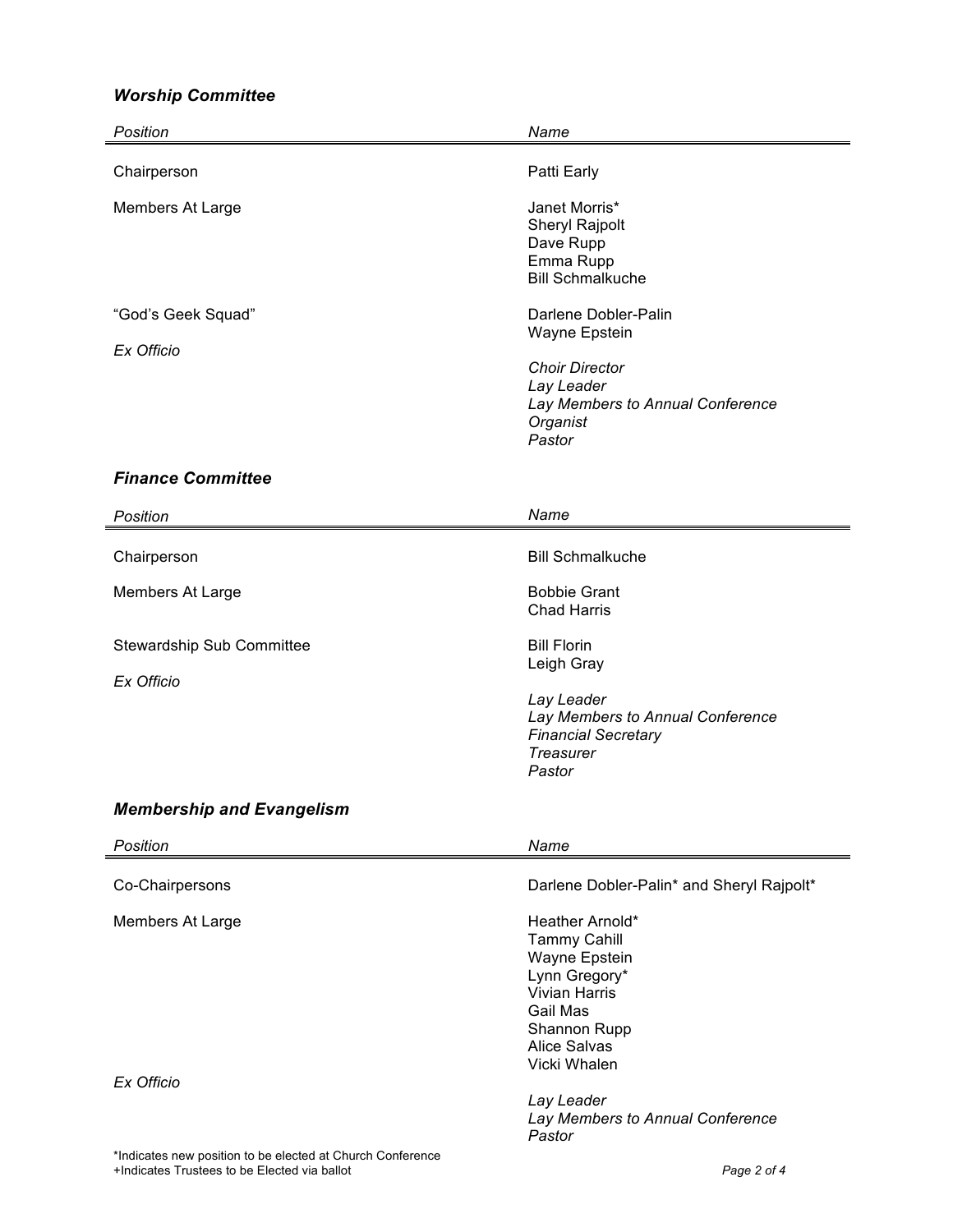# *Staff/Pastor Parish Relations Committee*

| Position                                     | Name                                                                                   |
|----------------------------------------------|----------------------------------------------------------------------------------------|
| Chairperson                                  | <b>Bobbie Grant</b>                                                                    |
| Class of 2016                                | Dave Rupp<br><b>Bill Schmalkuche</b><br>Vicki Whalen                                   |
| Class of 2017                                | <b>Carin Florin</b><br><b>Bobbie Grant</b>                                             |
| Class of 2018                                | Heather Arnold*                                                                        |
| Ex Officio                                   | Dotti Hossler*                                                                         |
|                                              | Lay Leader<br>Lay Members to Annual Conference<br>Pastor                               |
| <b>Missions and Social Concerns</b>          |                                                                                        |
| Position                                     | Name                                                                                   |
| Chairpersons                                 | Lynn Abbott and Quintin Brantley                                                       |
| Members At Large                             | <b>Ethel Abraham</b>                                                                   |
| Ex Officio                                   | <b>Bobbie Grant</b><br><b>Mitchell Hornak</b><br>Michelle Rajpolt                      |
|                                              | Lay Leader<br>Lay Members to Annual Conference<br>Pastor                               |
| <b>Christian Education Committee/Teacher</b> |                                                                                        |
| Position                                     | Name                                                                                   |
| Coordinator                                  | Sue Simmons                                                                            |
| Members/Teachers                             | Marsha Cohen<br>Patti Early<br>Patty Hornak<br>Tanya Lennon<br><b>Brenda Pantalone</b> |

*Ex Officio*

*Lay Leader Lay Members to Annual Conference Pastor*

Sheryl Rajpolt Claudia Wallace